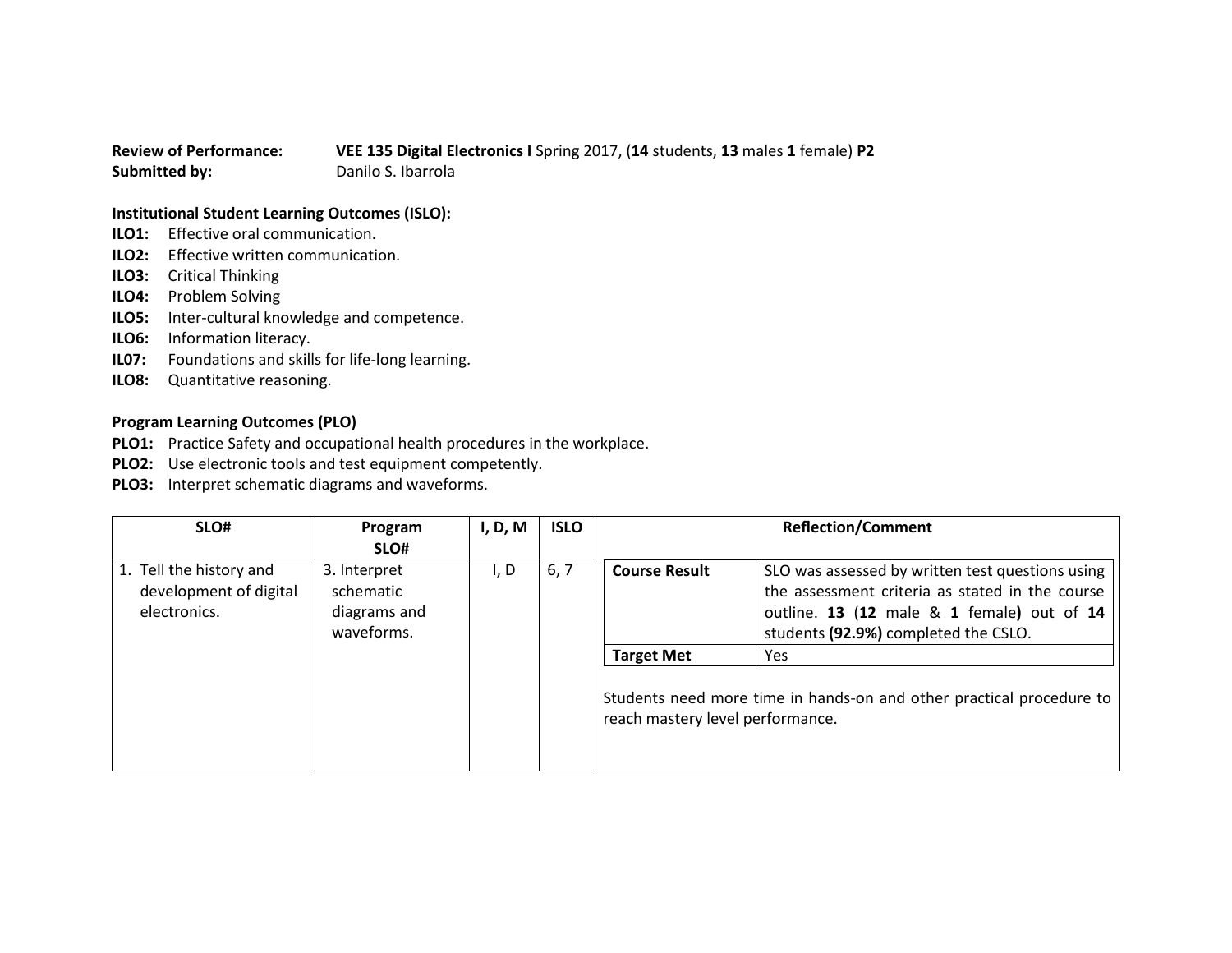| 2. Describe and<br>demonstrate the use of<br>digital test equipment<br>and its operating<br>characteristics.      | 2. Use electronic<br>tools and test<br>equipment<br>competently. | I.D  | 6, 7 | <b>Course Result</b>                                  | SLO was assessed using hands-on experiment and<br>written test questions using the assessment<br>criteria as stated in the course outline. Students<br>were able to demonstrate the operation of the<br>different digital test equipment. 13 (12 male & 1<br>female) out of 14 students (92.9%) completed<br>the CSLO.<br>Yes                       |
|-------------------------------------------------------------------------------------------------------------------|------------------------------------------------------------------|------|------|-------------------------------------------------------|-----------------------------------------------------------------------------------------------------------------------------------------------------------------------------------------------------------------------------------------------------------------------------------------------------------------------------------------------------|
|                                                                                                                   |                                                                  |      |      | <b>Target Met</b><br>reach mastery level performance. | Students need more time in hands-on and other practical procedure to                                                                                                                                                                                                                                                                                |
| 3. Examine the purpose of<br>the 555 timer and<br>digital integrated<br>circuits.                                 | 3. Interpret<br>schematic<br>diagrams and<br>waveforms.          | I, D | 6, 7 | <b>Course Result</b>                                  | SLO was assessed using hands-on experiment and<br>written test questions using the assessment<br>criteria as stated in the course outline Students<br>were able to observe and explain the operation<br>of the 555 timer using the NIDA trainers. 12 (12<br>male & 0 female) out of 14 students (85.7%)<br>completed the CSLO.                      |
|                                                                                                                   |                                                                  |      |      | <b>Target Met</b><br>reach mastery level performance. | Yes<br>Students need more time in hands-on and other practical procedure to                                                                                                                                                                                                                                                                         |
| 4. Identify and describe<br>the six basic logic gates<br>and combinational<br>circuits in digital<br>electronics. | 3. Interpret<br>schematic<br>diagrams and<br>waveforms.          | I, D | 6, 7 | <b>Course Result</b><br><b>Target Met</b>             | SLO was assessed using hands-on experiment and<br>written test questions using the assessment<br>criteria as stated in the course outline. Students<br>were able to describe and explain the operation<br>of the different logic gates using the NIDA<br>trainers. 12 (12 male & 0 female) out of 14<br>students (85.7%) completed the CSLO.<br>Yes |
|                                                                                                                   |                                                                  |      |      |                                                       |                                                                                                                                                                                                                                                                                                                                                     |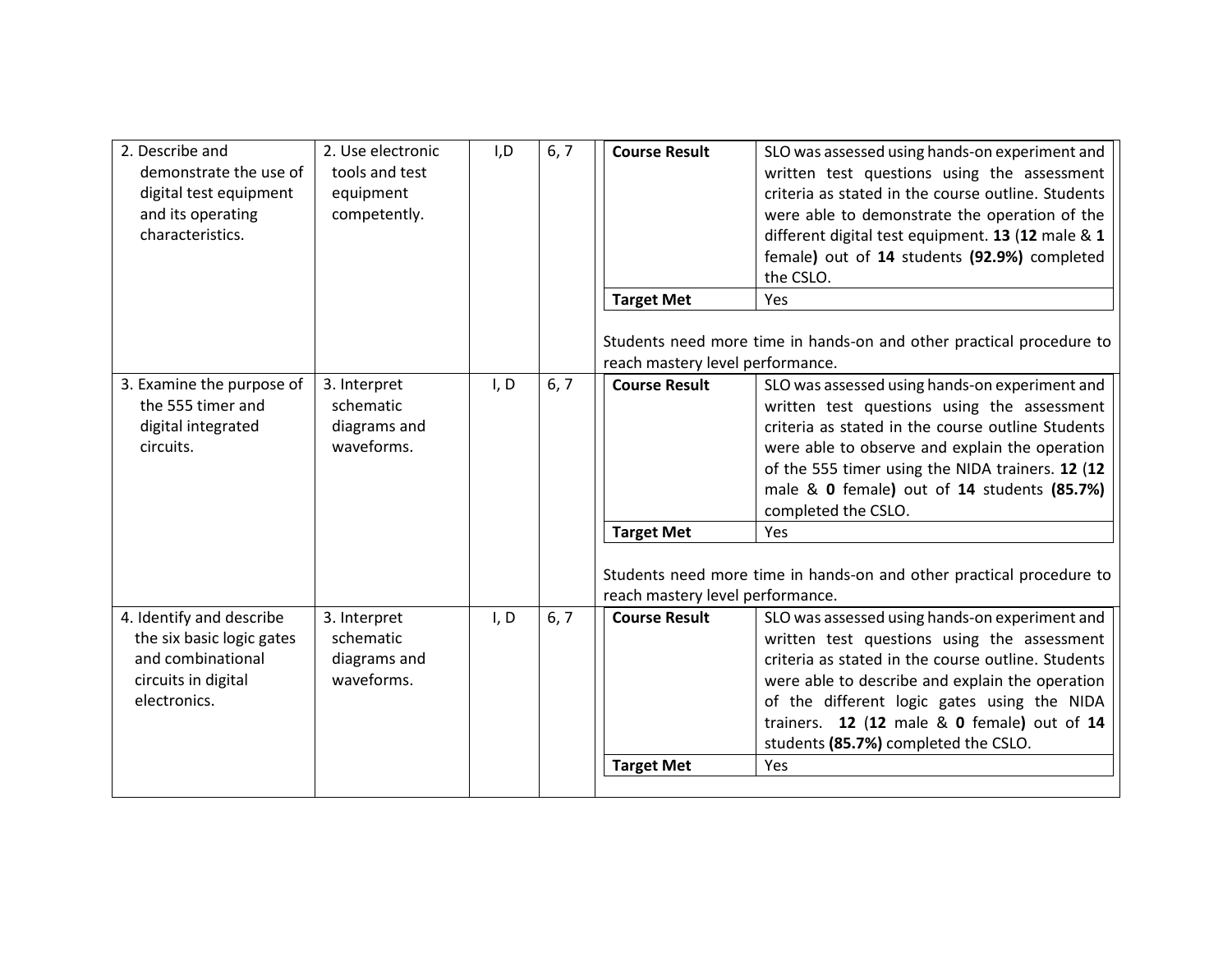|                                                                                          |                                                         |       |         | Students need more time in hands-on and other practical procedure to<br>reach mastery level performance. |                                                                                                                                                                                                                                                                                                                                        |  |
|------------------------------------------------------------------------------------------|---------------------------------------------------------|-------|---------|----------------------------------------------------------------------------------------------------------|----------------------------------------------------------------------------------------------------------------------------------------------------------------------------------------------------------------------------------------------------------------------------------------------------------------------------------------|--|
| 5. Recognize the number<br>systems use in digital<br>logic design and its<br>conversion. | 3. Interpret<br>schematic<br>diagrams and<br>waveforms. | I, D, | 6, 7    | <b>Course Result</b>                                                                                     | SLO was assessed using hands-on experiment and<br>written test questions using the assessment<br>criteria as stated in the course outline. Students<br>were able to convert different number system<br>and perform experiment using the NIDA trainers.<br>11 (11 male & 0 female) out of 14 students<br>(78.6%) completed the CSLO.    |  |
|                                                                                          |                                                         |       |         | <b>Target Met</b>                                                                                        | <b>Yes</b>                                                                                                                                                                                                                                                                                                                             |  |
|                                                                                          |                                                         |       |         | reach mastery level performance.                                                                         | Students need more time in hands-on and other practical procedure to                                                                                                                                                                                                                                                                   |  |
| 6. Identify and describe<br>flip-flop circuits.                                          | 3. Interpret<br>schematic<br>diagrams and<br>waveforms. | I, D  | 4, 6, 7 | <b>Course Result</b>                                                                                     | SLO was assessed using hands-on experiment and<br>written test questions using the assessment<br>criteria as stated in the course outline. Students<br>were able to explain the operation of the<br>different flip-flop circuits using the NIDA trainers.<br>13 (13 male & 0 female) out of 14 students<br>(92.9%) completed the CSLO. |  |
|                                                                                          |                                                         |       |         | <b>Target Met</b>                                                                                        | <b>Yes</b>                                                                                                                                                                                                                                                                                                                             |  |
|                                                                                          |                                                         |       |         | reach mastery level performance.                                                                         | Students need more time in hands-on and other practical procedure to                                                                                                                                                                                                                                                                   |  |